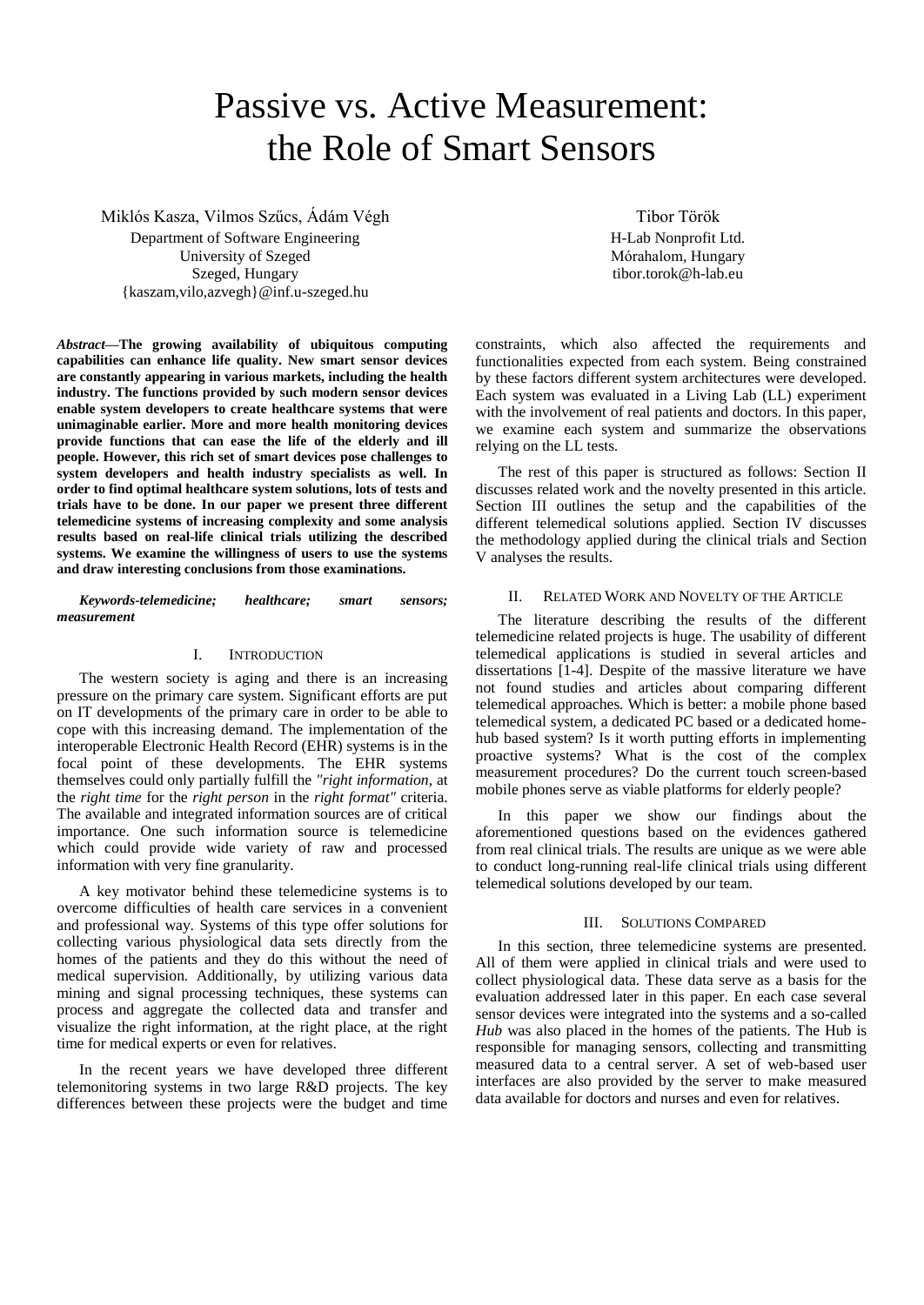Although all telemedicine systems follow this common architecture, some variance can be observed between them. As a major difference the types of sensors that were integrated to each system were varying from system to system. In addition, a diverse set of physiological data were targeted to collect. Furthermore, various hardware devices were applied for the role of Hubs. Based on each hardware solution, the capabilities and functionalities offered by the Hubs were different in each system. The characteristics of a Hub defined whether a thin or thick client solution was built upon the device. Moreover, these kinds of distinctions affected the functionalities offered by the central server (for end-users and for Hubs), as well.

#### *A. Medistance*

In the case of the Medistance system [6], the integrated Hub was designed and developed for the minimal requirements (of a telemedicine system) on purpose. It is a dedicated device with the ability to communicate with sensors, collect measured data and transmit them to the central repository. In Figure 1, an overview of the Medistance system architecture can be seen.



Figure 1. Architecture of the Medistance System

The only expectation this system needs to meet is to collect physiological data and to present them in charts and diagrams for doctors in web browsers. The main goal of the system is to provide a solution that enables the patients to seamlessly share their measurements with doctors. Accordingly, it does not deal with the enforcement of prescribed measurement scheduling, supervision and warnings.

#### *B. Telenor EDH*

In the Telenor EDH system, the set of integrated sensors is expanded. A smart phone is used to provide the Hub functionality, which brings mobility into the system. The client application running on the mobile phone enables the development of adequate user interfaces in order to help the users with the usage of Hub and sensor devices (Figure 2).



Sensors

Figure 2. Architecture of Telenor EDH System

As an addition to the base functionalities of the Hub (i.e. sensor management and data transmission), the user interfaces support the correct measurements by providing user guides and illustrated flows. The measurement scheduling and related warning messages are driven by events downloaded and periodically synchronized from the central server. Accordingly, on the server side doctors have the facilities for setting up and configuring the scheduling and regularity of measurements even during runtime.

#### *C. ProSeniis*

The ProSeniis System [7] is the most complex in terms of functionalities. Unlike the Hubs applied in the Medistance and the Telenor EDH systems, a thick client was built upon a device that is equivalent to a personal computer. The hardware capabilities offered by the Hub were used for developing a rich client application with widely configurable software. In Figure 3, the architecture of the system can be seen.



Figure 3. Architecture of Proseniis System

The thick client application includes measurement scheduling and signal processing algorithms that enables the evaluation of physiological data on demand. With the help of this assessment methodology the Hub can provide feedback to patients about their health status during run-time. Additionally, it can warn them about missed measurements or about the need of measurement repetitions. Moreover, doctors could control not only the scheduling, but the signal processors as well (by defining parameters and configuration for them). The system automatically synchronizes the modifications with the Hubs. Furthermore, the central server provides end-user programming functions in the form of an editor interface. This facility is useful for building custom data flows by combining available measurement specifications and signal processors. In practice, by using this functionality, doctors can fully define the business logic of the Hubs during run-time.

#### IV. METHODOLOGY

The results of the research projects were tested in clinical trials organized by the local living lab (LL) [5]. In the projects the LL is responsible for the communication between the patients and the workgroups by forming a common infrastructure for information collection. The aim was to provide information to the workgroups through an iterative workflow where there is usually no direct communication between the patients and the development teams. The longterm and mid-term projects were running simultaneously, both at the hospitals of the University of Szeged. The time frame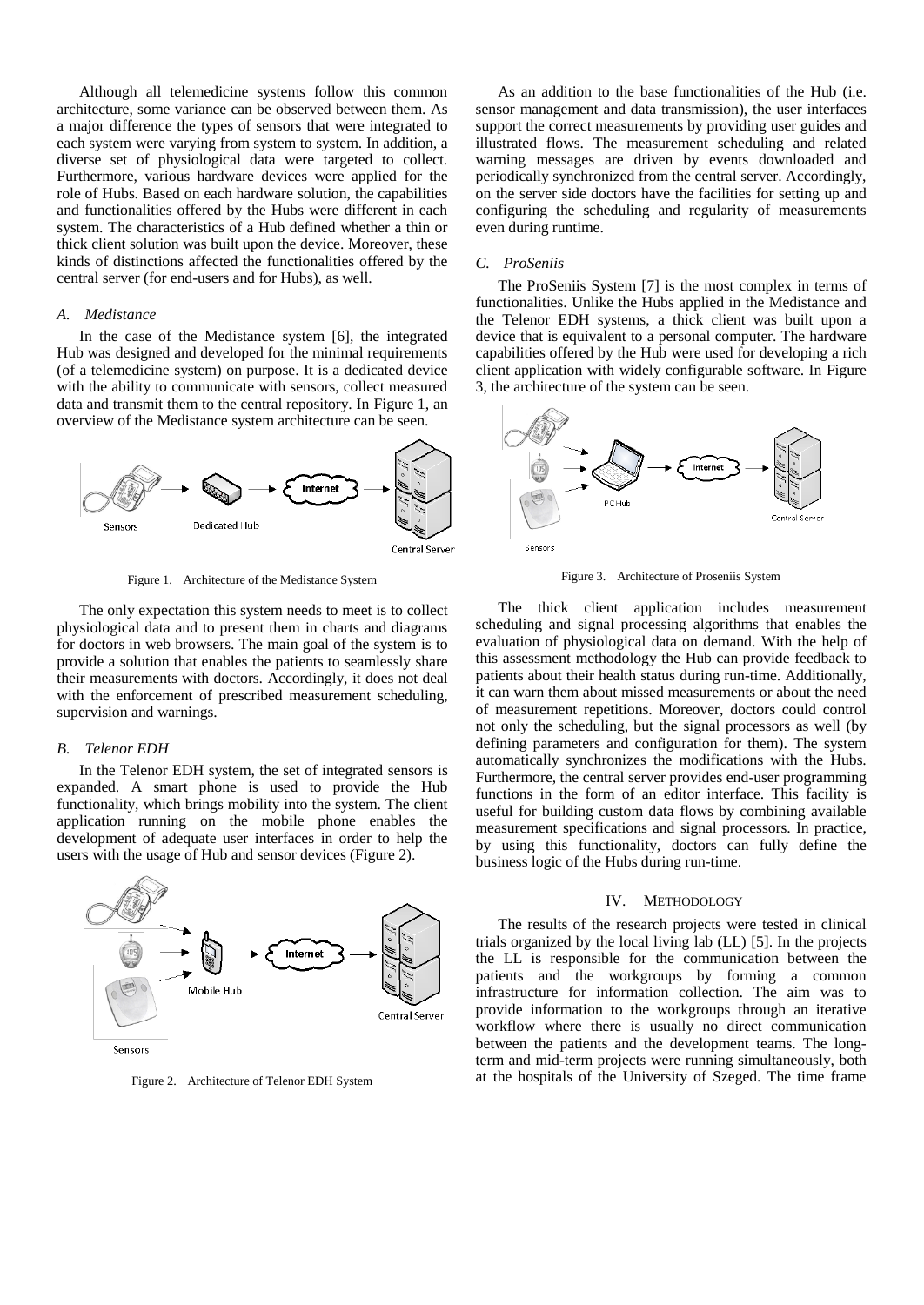and the tools used in the experiments were different for the projects below.

## *A. Telenor EDH*

The Telenor EDH project was an industrial project sponsored by Telenor Hungary, Inc. and NOKIA. The goal of this project was to develop a mobile platform for e-Health applications, so the home hub can be a mobile phone (smart phone) instead of a PC, or other dedicated device in the patient's home.

# *1) Subjects and Duration*

During the project time frame three groups of patients were monitored with different type of sensors. The members of first group of patients were suffering from diabetes mellitus, the second group consisted of patients with different heart conditions, and the patients of the last group were suffering from hypertension. Ten patients were selected for each group.

The clinical trial has lasted for three months, divided to two phases. Tier 1 had duration of one month; Tier 2 has lasted for two months.

# *2) Materials used*

For the different patient groups different devices were allocated:

- *Patients suffering from diabetes*: Nokia (low-end) smartphone, Dcont blood glucose meter, A&D UC321- PBT weight scale.
- *Patients with different heart conditions*: Motorola (high-end) smartphone, TensioDay TD3 bloodpressure monitor, A&D UC321-PBT weight scale.
- *Patients suffering from hypertension*: Omron bloodpressure monitor, Medistance data transfer hub.

# *3) Protocol*

The clinical investigation plan has determined the minimum amount measurements to be taken by the participants of the trial. These minimum requirements differ in the given patients groups:

- *Patients suffering from diabetes*: one daily blood glucose measurement was expected, except in the first 2 days, when six measurements were required (before and after breakfast, before and after lunch, before and after dinner). Weight measurement was prescribed every morning, as well.
- *Patients with heart conditions*: one blood-pressure measurement and one weight measurement was expected every morning in the duration of the trial.
- *Patients suffering from hypertension*: in Tier 1 patients were expected to measure their blood-pressures twice a day, two times every occasion (2x2). In Tier 2 patients had to measure their blood-pressures twice a week, two times on every occasion.

In Tier 1, in addition to the system logs, every patient had to log their measured values in the logbook provided by the project.

# *B. ProSeniis*

The ProSeniis project has aimed to develop a telemonitoring system to receive valuable information of the patients' everyday activity and their current health status. The target groups of the patients were the ones suffering from neurological diseases, such as dementia, Parkinson"s disease, and also stroke. The project is funded by the National Office for Research and Technology in Hungary and concentrates on the development of a ready-to-use remote home care solution including the hardware, the software and the medical protocols.

# *1) Subjects and Duration*

Three groups of patients were involved in the project suffering from different illnesses. The members of the first group of patients are suffering from mild/moderate dementia, the second group consists of stroke survivors, and the patients of the last group are suffering from Parkinson"s disease. For each group, three patients were selected. Also there is a control person, who is not suffering from any neurological diseases. In total there were 41 patients involved in the project.

The project's trials had three phases, Tier 1 lasted for two months, Tier 2 for another 2 months and Tier 3 lasted for 8 months.

*2) Materials used*

The following devices are used in the project:

- Intel Health Guide as home hub
- A&D UA767-PBT blood-pressure monitor
- A&D UC321-PBT weight scale
- CardioBlue ECG holter
- Bayer Breeze 2 blood glucose meter
- Actigraph
- OuietCare motion sensors

## *3) Protocol*

The protocol of the clinical trial expected daily measurements from each patient from all groups:

- *Patients suffering from dementia*: blood-pressure measurement, constant use of Actigraph, constant use of QuietCare.
- *Stroke survivor patients*: blood-pressure measurement, ECG measurement, constant use of Actigraph, constant use of QuietCare.
- *Patients suffering from Parkinson's disease*: bloodpressure measurement, constant use of Actigraph, constant use of QuietCare.
- *Control person*: blood-pressure measurement, ECG measurement, weight measurement, blood glucose measurement, constant use of Actigraph, constant use of QuietCare.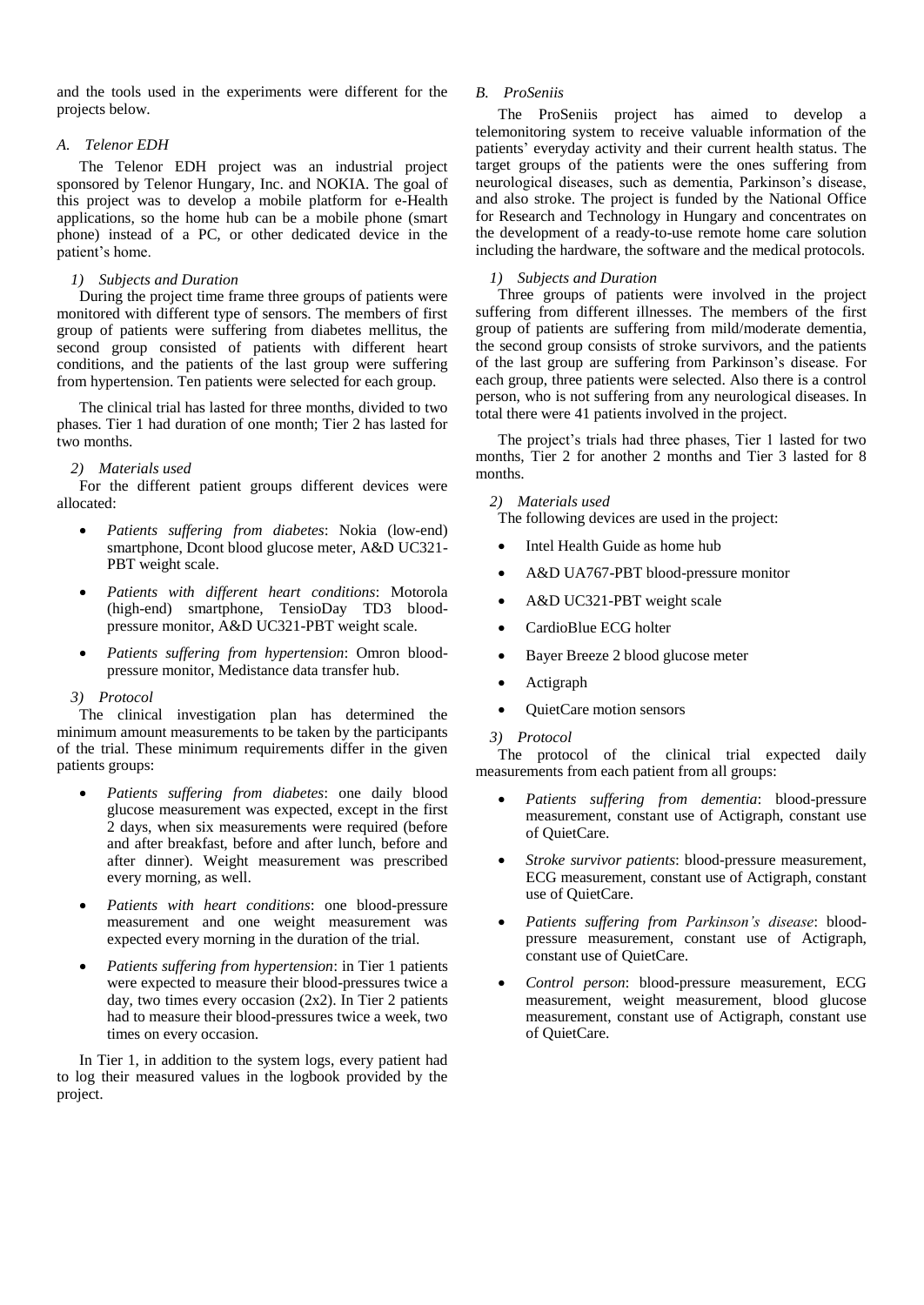# V. RESULTS

During the experiments the aforementioned systems gathered a total of 16,000 individual measurements. The analysis of these measurements leads to some interesting results. Since the systems under test concern different types of patients and collect different sets of usage data, we had to find a metric that is common in all systems. *Willingness* turned out to be such a good metric. In our terminology willingness means the ratio of the number of the planned measurements and the actual number of the measurements carried out by the patients. For example, willingness (for a specific measurement type at a specific patient) of value 110% means that the patient did the measurement process 10% more than it was prescribed. (Note that willingness is not the same metric as *popularity*.) Table I contains the willingness factor of each system.

Note, that only blood-pressure, blood-sugar and weight measurements were considered during the analysis, since these are the common measurement types that are covered more or less by all the systems.

| <b>System</b>      | <b>Measurement</b> | Min. | Avg. |
|--------------------|--------------------|------|------|
| Medistance         | Blood-pressure     | 137% | 198% |
| <b>EDH</b> Symbian | Blood-sugar        | 24%  | 114% |
|                    | Body weight        | 42%  | 81%  |
| <b>EDH</b> Android | Blood-pressure     | 95%  | 176% |
|                    | Body weight        | 91%  | 134% |
| Proseniis          | Blood-pressure     | 30%  | 159% |
|                    | Body weight        | 12%  | 127% |

TABLE I. WILLINGNESS FACTORS OF EACH SYSTEM (WITH MINIMUM AND AVERAGE VALUES)

As it can be seen from the table the willingness values are very heterogeneous and some of them were surprising even for us. After some investigation it turned out that several nontechnical factors affect these values along with the technical ones. The most relevant metrics are:

## *A. The type of measurement and the types of illnesses they are related to*

As a major non-technical factor, the type of illness the patients suffer from determines the willingness. For example, patients suffering from heart problems are more willing to do blood-pressure measurements on a daily basis than they are to do weight measurements at the same rate. This statement is clearly supported by the EDH Android and the Proseniis measurements. Additionally, the Medistance-related trial has shown that in the case of heart problems, even willingness of around 200% can appear on average.

## *B. Whether the measurement is directly visible at the Hub's user interface*

As an extreme case, one can see that the body weight measurement on the EDH Symbian system has the lowest willingness value out from all the systems. Considering that this type of measurement offered a definitely easy process, this was a surprising result. After some further analysis we discovered that this was the only measurement type that does not have a direct function button on the Hub"s dashboard interface. The weight sensor initiated the measurement process and the users were able to accept the data upload but no other function was to be interacted with for a successful result. This fact can make the users doubtful about the availability of the weight measurement functions and can let them forget even about the existence of that type of measurement as well.

## *C. The complexity of the measurement process*

As a simple metric for measuring process complexity we used the number of steps that were required in order to complete a measurement process. Considering this metric the measurements can be classified as follows. The measurement requiring the least number of steps is the EDH Symbian weight measurement with only 2 steps involved. The measurement requiring the most number of steps is EDH Symbian bloodglucose measurement that leads through a relatively long 8-step process. All the other measurements consisted of 4-5 steps. Excluding the EDH Symbian weight measurement (see previous subsection) we can state that measurements of higher complexity enjoy smaller willingness levels. Additionally, the LL got negative feedbacks from users exercising the longer procedures due to complexity, so it can also be determined that the popularity is also decreased in such complex cases.

### *D. The device role that is used to initiate the measurements*

At the start of the data analysis it was anticipated that the measurements initiated directly from sensor devices had higher willingness levels. (We classify these measurements *passive* as opposed to *active* measurements where the Hub initiates the measurement process.) A sound reasoning behind this would be that in these types of measurements the user interaction steps follow the way the information naturally flows (i.e. the sensor-hub-center route) and thus constitute a process that is easier to understand. However, the willingness results do not show such clear trends in this field, since the measurements with the highest and lowest willingness levels all utilize the passive method.

# *E. Whether alerts help the users to remember the required measurements.*

Generally, the presence of user alerting features can obviously lead to higher willingness levels. Simply put, with the help of a dependable alerting the users do not forget to do the measurements prescribed for them. However, the analysis has shown that in the case of the selected set of patients, the availability of such a mechanism did not play a role, at least with regards to willingness. The ProSeniis system containing a proper alerting system performed on the average. However, it is important to note that the selected patients were well aware of their illnesses. This way, most of them could easily remember to do measurements as part of their daily routines (similarly to their pre-trial lives).

## *F. Conclusion of analysis results*

Excluding one measurement type, the willingness values were above 100%. A key reason of such a high willingness level lies in the patient-sample selection process (i.e. the selected people were the ones willing to participate in the